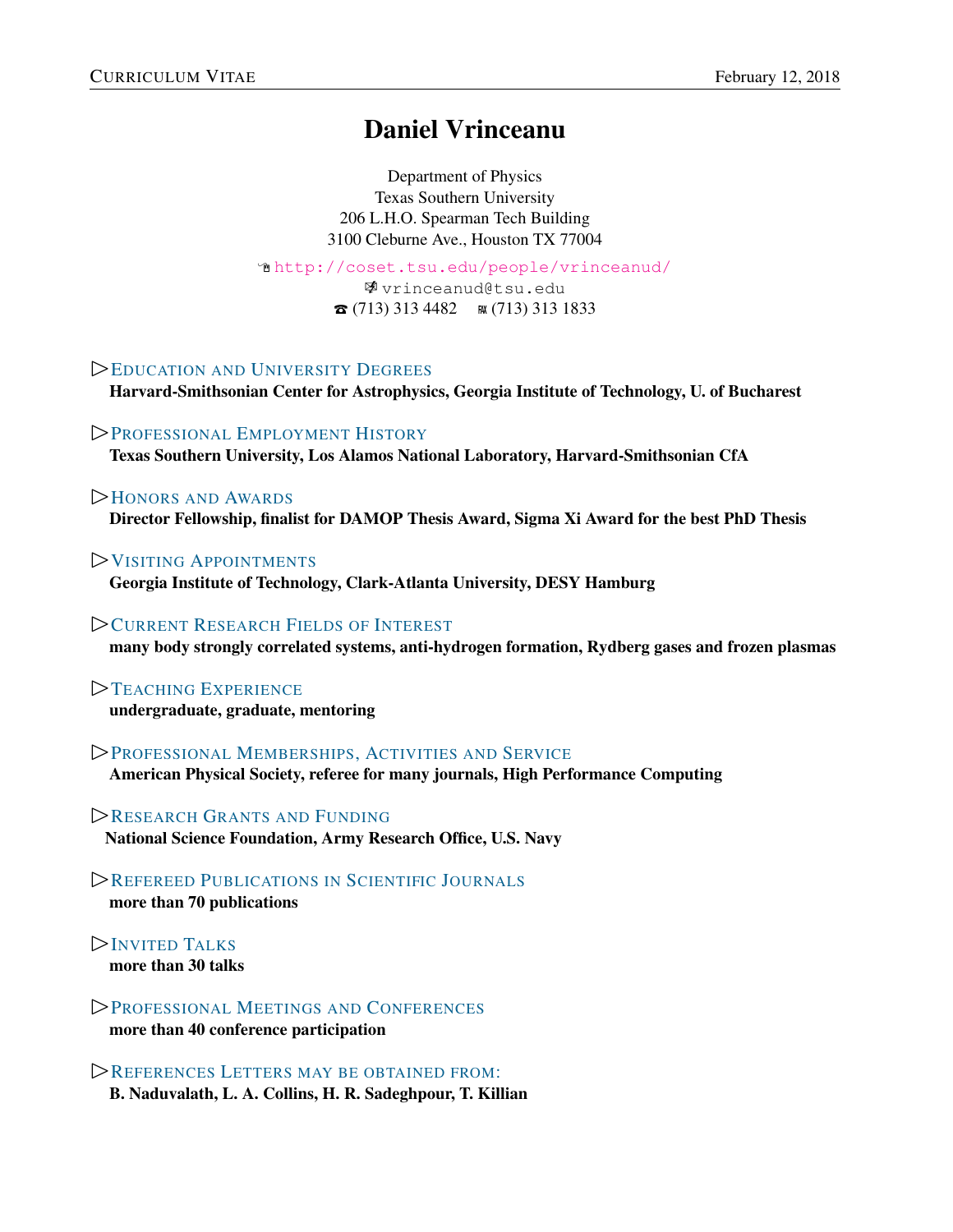- <span id="page-1-0"></span>◇ **ITAMP Fellow:** 2001 – 2004 Harvard-Smithsonian Center for Astrophysics Independent research in Theoretical Atomic and Molecular Physics
- $\Diamond$  PhD in Physics: 1996 2000 GPA: 4.0, Supervisor: Prof. M. R. Flannery PhD Thesis: *Quantal-Classical Correspondence in Atomic Collisions*
- $\Diamond$  **MS in Physics:** 1986 1992 University of Bucharest Graduated in the first 3% from 100 students in the class with the graduate diploma thesis in Theoretical Physics: *Quantum Groups and Hopf Algebra*

#### <span id="page-1-1"></span> $\nabla$  PROFESSIONAL EMPLOYMENT HISTORY [\(back to index page\)](#page-0-0)

| $\Diamond$ Associate Professor: Sep. 2015 – present  | Texas Southern University                              |
|------------------------------------------------------|--------------------------------------------------------|
| $\Diamond$ Assistant Professor: 2010 – 2015          | Texas Southern University                              |
| $\Diamond$ Visiting Associate Professor: 2008 – 2010 | <b>Texas Southern University</b>                       |
| $\Diamond$ Director Fellowship: 2004 – 2008          | Los Alamos National Laboratory                         |
| $\Diamond$ ITAMP Fellowship: 2001 – 2004             | Harvard-Smithsonian Center for Astrophysics            |
| $\diamond$ Visiting Assistant Professor: 2000 - 2001 | Georgia Institute of Technology                        |
| $\Diamond$ Teaching Assistant: 1996 – 2000           | Georgia Institute of Technology                        |
| $\Diamond$ Assistant Professor: 1992 – 1996          | University of Bucharest                                |
| $\Diamond$ Researcher: 1993 – 1994                   | Biophysics Lab., Center for Biotechnologies, Bucharest |

- <span id="page-1-2"></span> $\diamond$  Dean's Leadership Award, Texas Southern University - 2016
- $\diamond$  Scholarly Research/Creative Activities Award, Texas Southern University 2014
- Distinguished Research/Scholarly Activity Award, College of Science and Technology, Texas Southern University – 2014
- $\diamond$  Dean's Leadership Award, Texas Southern University 2012
- Director Fellowship, Los Alamos National Laboratory 2004
- $\Diamond$  Finalist in DAMOP Thesis Award competition of American Physical Society 2002
- $\diamond$  Sigma Xi Award for the best PhD Thesis 2001
- $\diamond$  Motorola SPS Fellowship 1998
- Gill Amelio Fellowship 1998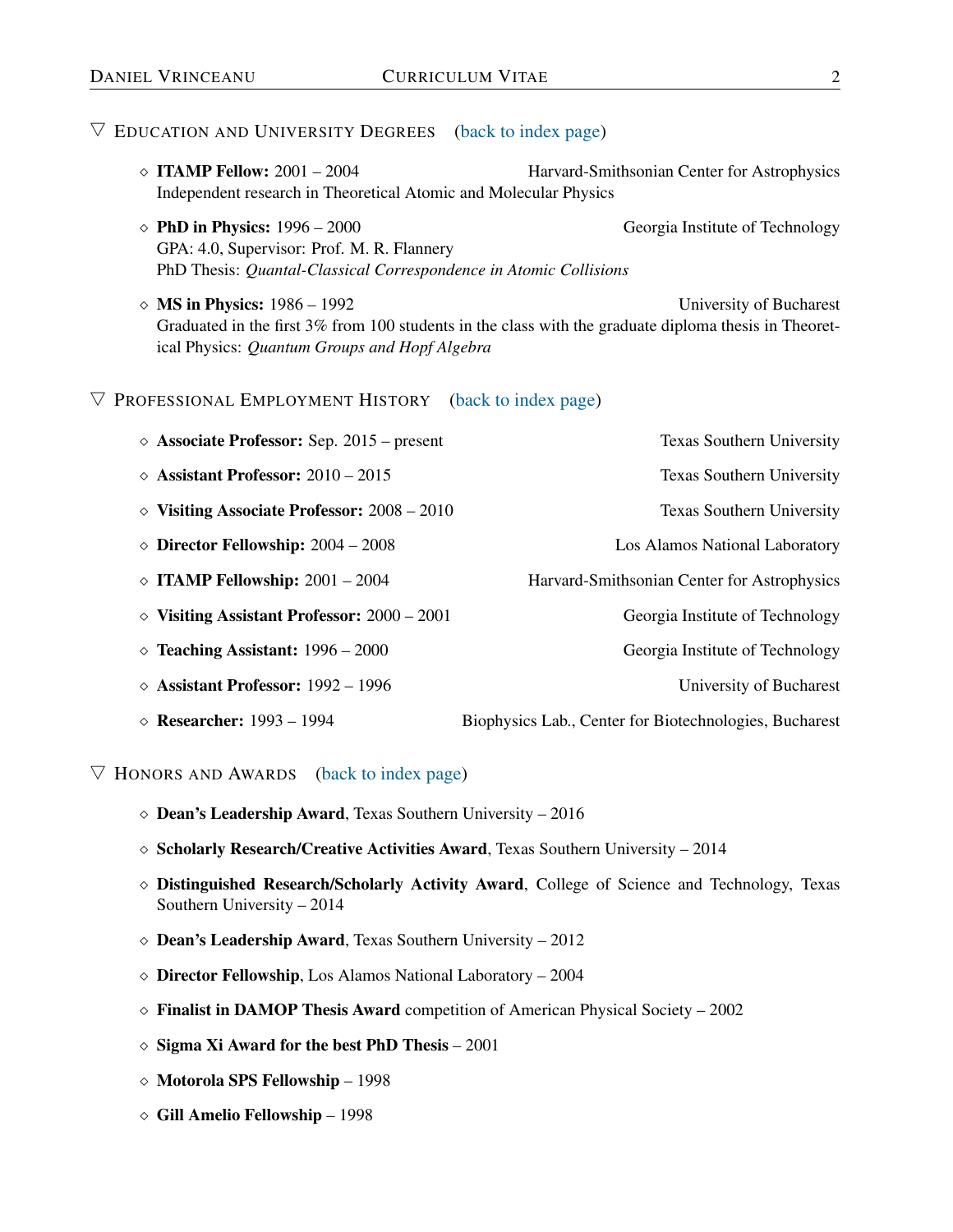- $\Diamond$  **Bronze Medal** at the 17<sup>th</sup> International Physics Olympiad London, 1986
- Romanian Government Scholarship for accomplished student, 1989 1992

- <span id="page-2-0"></span>CTSPS, Clark Atlanta University: May - Aug 2000, Nov 1998 - May 1999, Feb - Jun 1996
- DESY, Hamburg, Germany: Oct Dec 1992

<span id="page-2-1"></span> $\nabla$  CURRENT RESEARCH FIELDS OF INTEREST [\(back to index page\)](#page-0-0)

- $\Diamond$  matter at extreme conditions strongly correlated system: novel computational algorithms for ultracold ionized gases, ultrafast pulses, quantum computing and BEC
- $\Diamond$  formation, capture and detection of anti-hydrogen atoms in a Penning trap
- $\Diamond$  interaction and collisions in ultracold Rydberg gases and frozen plasmas, electron impact ionization of Rydberg atoms, interaction between Rydberg atoms, radiative processes involving Rydberg atoms, three-body recombination
- $\circ$  collisional and radiative properties of metastable helium atoms, collisional broadening and shift of atomic and ionic lines
- $\Diamond$  High performance computing, parallel algorithms, computational physics
- $\diamond$  Integrability of algebraic quantum systems

# <span id="page-2-2"></span> $\nabla$  TEACHING EXPERIENCE [\(back to index page\)](#page-0-0)

undergraduate classes:

Principles of Physical Science, University Physics, Thermal Physics, Quantum Mechanics and Computational Physics at Texas Southern University

- $\diamond$  online undergraduate classes: General Relativity and Physics Research Project for the Texas Physics Consortium
- $\Diamond$  tutorial sessions and physics labs for undergraduate classes: Introductory Physics at Harvard University and Georgia Institute of Technology
- $\circ$  recitations and homework grading for graduate classes: Classical Mechanics, Statistical Physics, Classical Electrodynamics at Georgia Institute of Technology and the University of Bucharest
- lecturing to undergraduate classes (∼ 50 60 students): Classical Electrodynamics, Quantum Mechanics and Numerical Methods in Physics at the University of Bucharest
- mentor/advisor for graduate and undergraduate students, at Texas Southern University, Harvard Smithsonian Center for Astrophysics, Los Alamos National Laboratory and University of Bucharest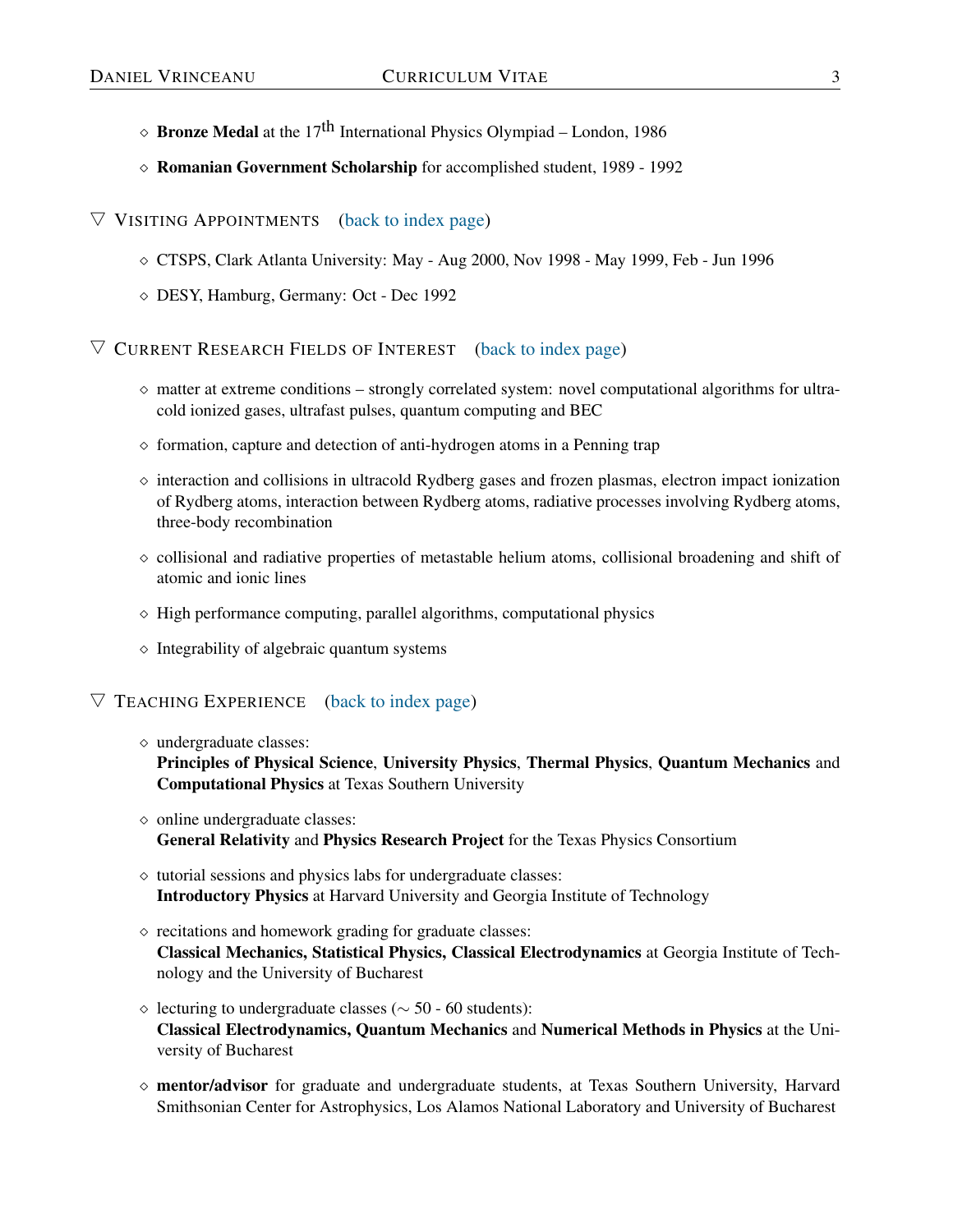- <span id="page-3-0"></span> $\Diamond$  reviewer in National Science Fundation review panels
- $\circ$  referee work for: Physical Review Letters, Physical Review A, Journal of Physics A, Journal of Physics B, Journal of Mathematical Physics, Journal of Chemical Physics, American Journal of Physics, Plasmonics, Mathematical Review and Astronomy, & Astrophysics
- $\diamond$  member, American Physical Society since 1996
- $\Diamond$  judge at high school science fairs: McCurdy High School (Espanola, NM), I-SWEEP 2009 (Houston, TX), 2010 - Science and Engineering Festival (Austin, TX)
- conference organizer: DAMOP 2010, *local organizing committee*
- Director: Texas Southern University High Performance Computing Center ([http://hpcc.tsu.edu](hpcc.tsu.edu))

## <span id="page-3-1"></span> $\nabla$  RESEARCH GRANTS AND FUNDING [\(back to index page\)](#page-0-0)

- $\diamond$  National Science Foundation Research Infrastructure for Science and Engineering, 2014-2017, \$991,206, Co-Pi: *Characterization of Biomolecular Response to Environmental Stress*
- $\Diamond$  Army Research Office Research and Education Program for HBCU, 2013-2016, \$634,220, Co-Pi: *Many Body Density Matrix Theory: Excitations and Time Dependent Response*
- $\Diamond$  National Science Foundation Major Research Instrumentation, 2011-2013, \$220,000, Co-Pi: *Acquisition of HPC at Texas Southern University to Expand Capabilities for Research and Training through Shared High Performance Computing*
- National Science Foundation Centers of Research Excellence in Science and Technology, 2011 2016, \$4,887,000, Co-I: *Center for Research on Complex Networks*
- Naval Air Warfare Center, Research contract, 2010, \$60,000, Co-Pi: *Agreement between the Naval Air Warfare Center Ad and Texas Southern University*
- $\Diamond$  National Science Foundation, TeraGrid High Performance Computing, 2010, 1,000,000 computation units: *Electron and ion Rydberg atom collisions*
- Texas Southern University, Seed Grant, 2010, \$25,000, Co-Pi: *Computational Efficacy of Classical and Quantum Information Security Methodologies*
- Texas Southern University, Seed Grant, 2009, \$15,000, Co-Pi: *Decoherence Related Challenges in Quantum Computing*
- Texas Southern University, Title III Grant, 2009, \$55,000, Co-Pi: *High Performance Computing at Texas Southern University*
- <span id="page-3-2"></span> $\Diamond$  National Science Foundation, TeraGrid High Performance Computing, 2009, 190,000 computation units, Co-Pi: *Ultracold molecular photoassociation dynamics of lithium-yetterbium atoms; and three-body recombination in magnetized cold plasmas*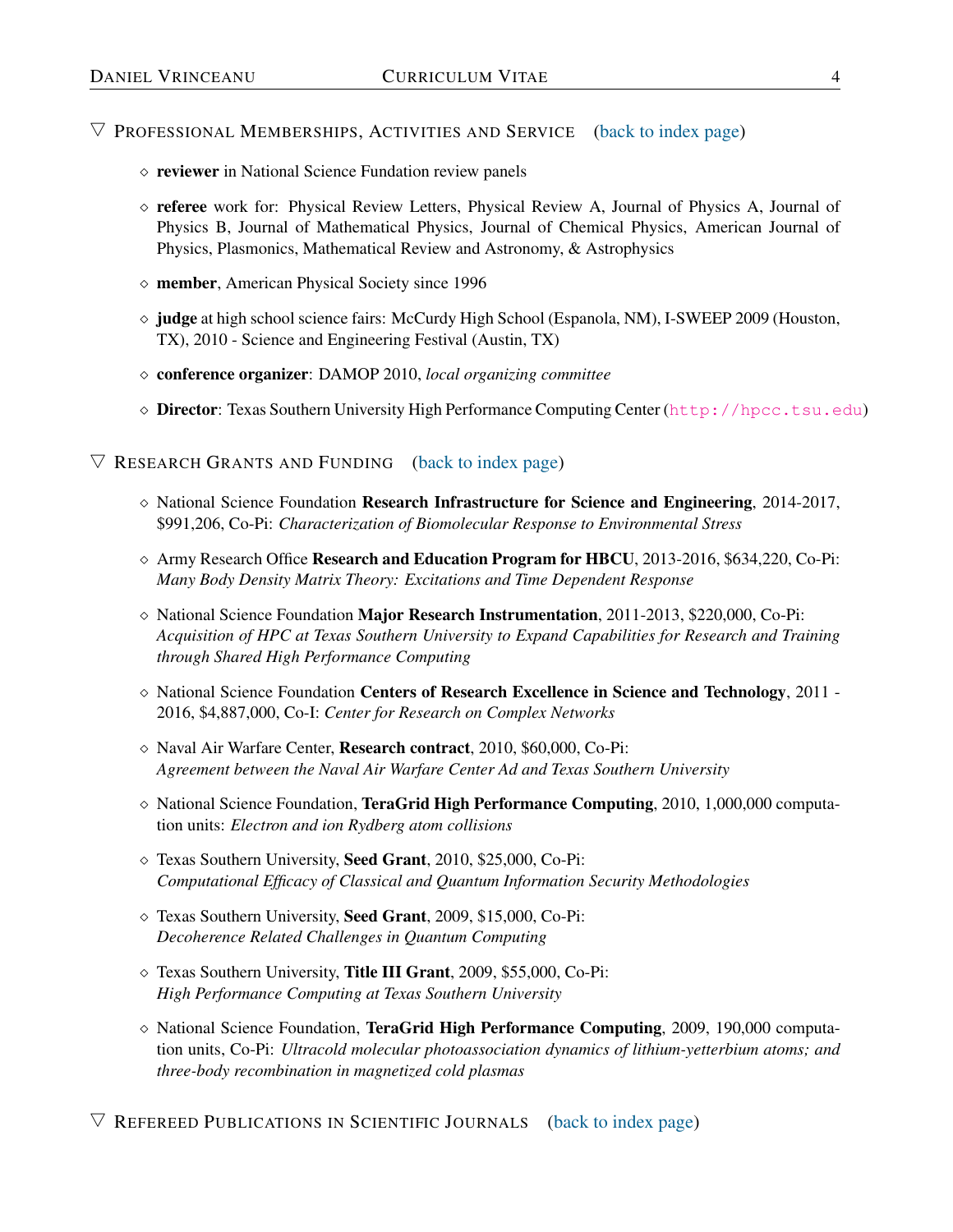- 75. *On the treatment of l-changing proton-hydrogen Rydberg atom collisions* by D. Vrinceanu, R. Onofrio and H. R. Sadeghpour Monthly Notices of the Astronomical Society 471, 3051 (2017)
- 74. *Vertical Alignment of Educational Opportunities for STEM Learners from High School through the Ph.D.: An Interdisciplinary Project Evaluating the Effects of Road Dust on Biological Systems* by J. A. Rosenzweig, D. Vrinceanu, H.-M. Hwang, and S. Shishodia American Biology Teacher 78, 710 (2016)
- 73. *A Power Moment Reformulation of the Nikiforov-Uvarov Method for Exactly Solvable Systems* by C. R. Handy and D. Vrinceanu Canadian Journal of Physics 94, 410 (2016)
- 72. *Demonstrating universal scaling for dynamics of Yukawa one-component plasmas after an interaction quench* by T. K. Langin, T. Strickler, N. Maksimovic, P. McQuillen, T. Pohl, D. Vrinceanu, and T. C. Killian Phys. Rev. E 93, 023201 (2016)
- 71. *Momentum space orthogonal polynomial projection quantization* by C. R. Handy, D. Vrinceanu, C. Marth, R. Gupta J. Phys. A 49, 145205 (2016)
- 70. *Pointwise reconstruction of wave functions from their moments through weighted polynomial expansions: an alternative global-local quantization procedure* by C. R. Handy, D. Vrinceanu, C. B. Marth and H. A. Brooks Mathematics 3, 1045 (2015)
- 69. *Global-Local Algebraic Quantization of a Two-Dimensional Non-Hermitian Potential* by D. Vrinceanu, C. B. Marth and C. R. Handy International Journal of Theoretical Physics 54, 4005 (2015)
- 68. *Identification of GW bursts in high noise using Pade filtering* by L. Perotti, T. Regimbau, D. Vrinceanu and D. Bessis Physical Review D 90, 124047 (2014)
- 67. *Accurate quantum states for a 2D-dipole* by D. Vrinceanu Physical Review B (under review) XX, under review (2014)
- 66. *Constraints on Cosmic Strings from the LIGO-Virgo Gravitational-Wave Detectors* by J. Aasi et al. (LIGO Scientific Collaboration and Virgo Collaboration) Physical Review Letters 112, 131101 (2014)
- 65. *A moments's analysis of quasi-exactly solvable systems: a new perspective on the sextic potential g x*<sup>6</sup> *+ b x*<sup>4</sup> *+ m x*<sup>2</sup> *+*  $\beta$ */x*<sup>2</sup> by C. R. Handy, D. Vrinceanu and R. Gupta J. Phys. A 47, 295203 (2014)
- 64. *Application of a Hough search for continuous gravitational waves on data from the fifth LIGO science run*

by J. Aasi et al. (LIGO Scientific Collaboration and Virgo Collaboration) Classical and Quantum Gravity 31, 2572 (2014)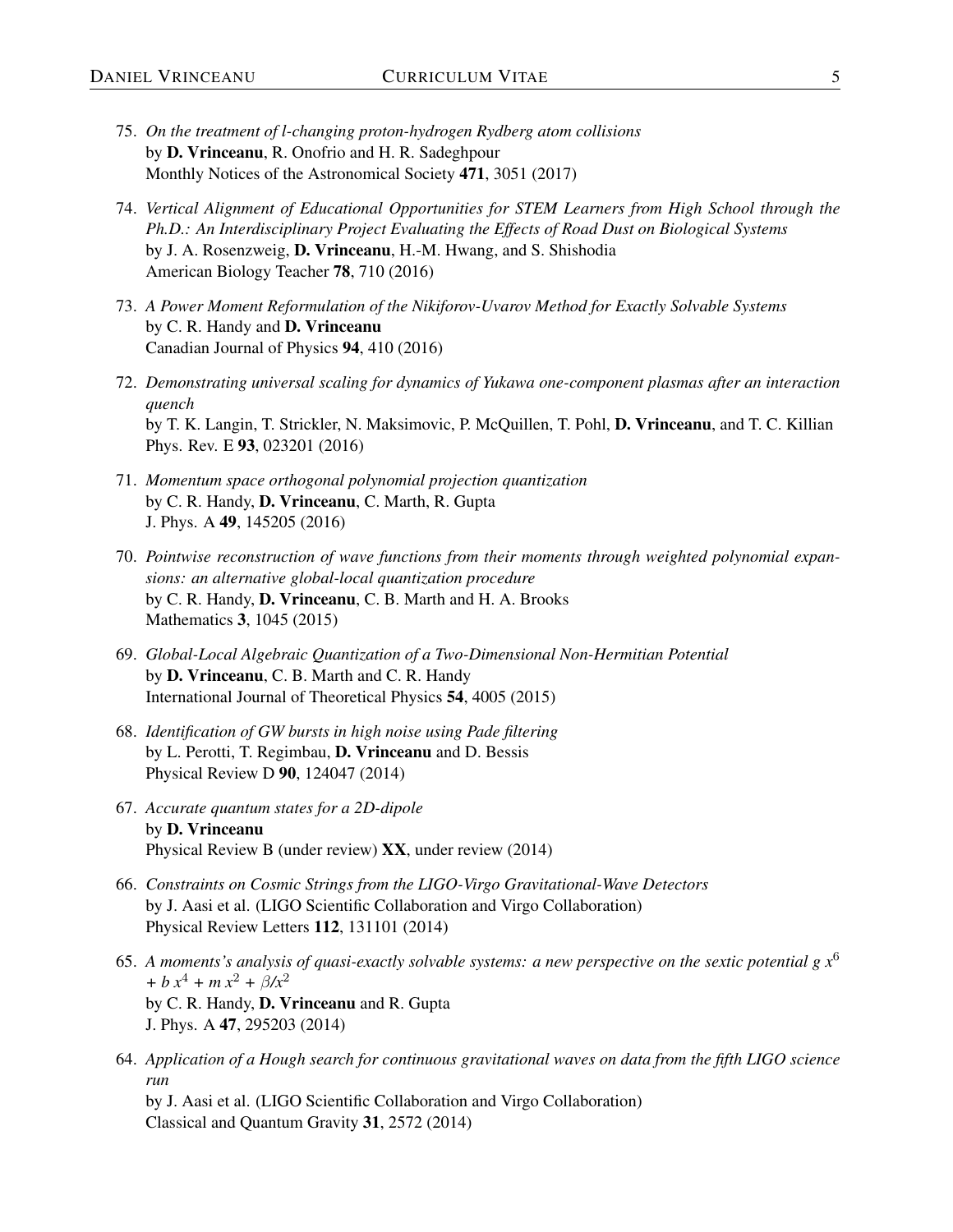- 63. *Gravitational waves from known pulsars: results from the initial detector era* by J. Aasi et al. (LIGO Scientific Collaboration and Virgo Collaboration) Astrophysical Journal 785, 119 (2014)
- 62. *First searches for optical counterparts to gravitational-wave candidate events* by J. Aasi et al. (LIGO Scientific Collaboration and Virgo Collaboration) Astrophysical Journal Supplement Series 211, 7 (2014)
- 61. *Comprehensive rate coefficients for electron collision induced transitions in hydrogen* by D. Vrinceanu, R. Onofrio and H. R. Sadeghpour Astrophysical Journal 780, 2 (2014)
- 60. *Search for long-lived gravitational-wave transients coincident with long gamma-ray bursts* by J. Aasi et al. (LIGO Scientific Collaboration and Virgo Collaboration) Physical Review D 88, 122004 (2013)
- 59. *Parallel Sparse Matrix-Matrix Multiplication: A Scalable Solution with 1-D Algorithm* by M. Hoque, M. R. Raju, C. Tymczak, D. Vrinceanu and K. Chilakamarri International Journal of Computational Science and Engineering 9, 214 (2013)
- 58. *Directed search for continuous gravitational waves from the Galactic center* by J. Aasi et al. (LIGO Scientific Collaboration and Virgo Collaboration) Physical Review D 88, 102002 (2013)
- 57. *Enhanced Frequency Resolution in Data Analysis* by L. Perotti, D. Vrinceanu and D. Bessis American Journal of Computational Mathematics 3, 242 (2013)
- 56. *Rapidly Converging Bound State Eigenenergies for the Two Dimensional Quantum Dipole* by C. R. Handy and D. Vrinceanu J. Phys. B 46, 115002 (2013)
- 55. *Noise in the complex plane: open problems* by D. Bessis, L. Perotti and D. Vrinceanu Numerical Algorithms 62, 559 (2013)
- 54. *Orthogonal polynomial projection quantization: a new Hill determinant method* by C. R. Handy and D. Vrinceanu J. Phys. A 46, 135202 (2013)
- 53. *Beyond the Fourier Transform: Signal Symmetry Breaking In the Complex Plane* by L. Perotti, D. Vrinceanu and D.Bessis IEEE Signal Processing Letters 19, 865 (2012)
- 52. *Minority Student Involvement in Computational Science Research at Texas Southern University* by M. F. Khan, D. Vrinceanu, K. Chillakamarri and C. J. Tymczak in "Proceedings of the 1st Conference of the Extreme Science and Engineering Discovery Environment: Bridging from the eXtreme to the Campus and Beyond", edited by C. Stewart(2012)
- 51. *Computing high precision Matrix Pade approximants* by B. Beckermann, D. Bessis, L. Perotti and D. Vrinceanu Numerical Algorithms 61, 189 (2012)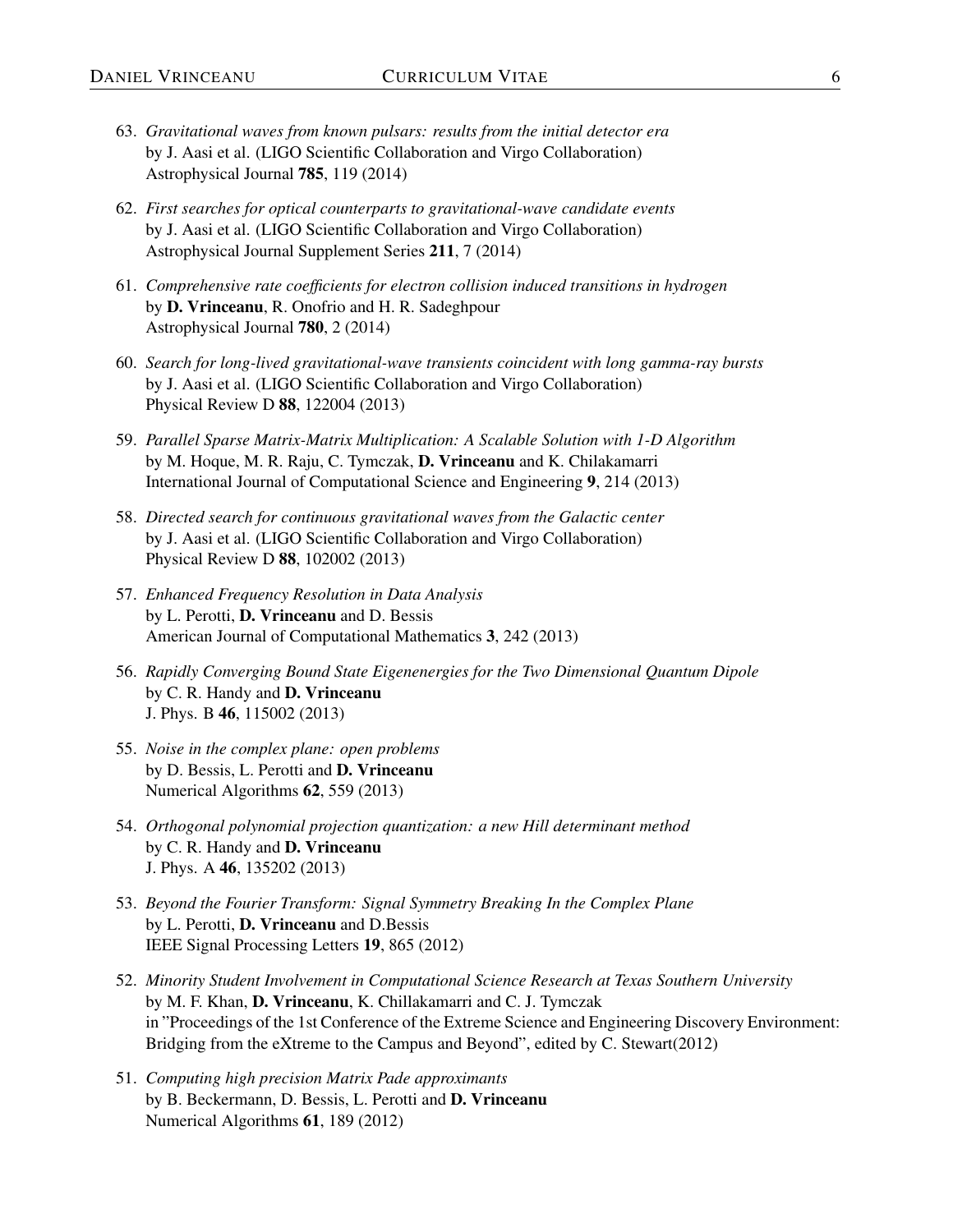- 50. *Angular momentum changing transitions in proton-Rydberg hydrogen atom collisions* by D. Vrinceanu, R. Onofrio and H. R. Sadeghpour Astrophysical Journal 747, 56 (2012)
- 49. *Surface Plasmon Resonances of Clustered Nanoparticles* by T. Sandu, D. Vrinceanu and E. Gheorghiu Plasmonics 6, 407 (2011)
- 48. *Spin polarization transfer in ground and metastable helium atom collisions* by D. Vrinceanu and H. R. Sadeghpour New Journal of Physics 12, 065039 (2010)
- 47. *Linear dielectric response of clustered living cells* by T. Sandu, D. Vrinceanu and E. Gheorghiu Physical Review E 81, 021913 (2010)
- 46. *Rydberg atom formation in ultracold plasmas: non-equilibrium dynamics of recombination* by D. Vrinceanu, H. R. Sadeghpour and T. Pohl Journal of Physics: Conference Series 194, 012067 (2009)
- 45. *Long-range interaction between ground and excited state hydrogen atoms* by D. Vrinceanu and A. Dalgarno J. Phys. B 41, 215202 (2008)
- 44. *The King model for electrons in a finite-size ultracold plasma* by D. Vrinceanu, G. S. Balaraman and L. A. Collins J. Phys. A 41, 425501 (2008)
- 43. *Rydberg atom formation in ultracold plasmas: Small energy transfer with large consequences* by T. Pohl, D. Vrinceanu, and H. R. Sadeghpour Phys. Rev. Lett. 100, 223201 (2008)
- 42. *Long-range interactions for two He (2P) atoms: accurate results for He(2*1*P)–He(2*1*P), He(2*1*P)– He(2*3*P), and He(2*3*P)–He(2*3*P) for like isotopes* by J.-Y. Zhang, Z.-C. Yan, D. Vrinceanu, J. F. Babb, and H. R. Sadeghpour Physical. Rev. A 76, 012723 (2007)
- 41. *A theoretical survey of formation of antihydrogen atoms in a Penning trap* by D. Vrinceanu in "Atomic processes in Plasmas: 15th APS Topical Conference", edited by J. D. Gillaspy, J. J. Curry and W. L. Wiese(2007)
- 40. *Numerical solution of perturbed Kepler problem using a split operator technique* by G. S. Balaraman and D. Vrinceanu Physics Letters A 369, 188 (2007)
- 39. *Superadiance in ultracold Rydberg atoms* by T. Wang, S. F. Yelin, R. Cote, E. E. Eyler, S. M. Farooqi, P. L. Gould, M. Kostrun, D. Tong and D. Vrinceanu Physical. Rev. A 75, 033802 (2007)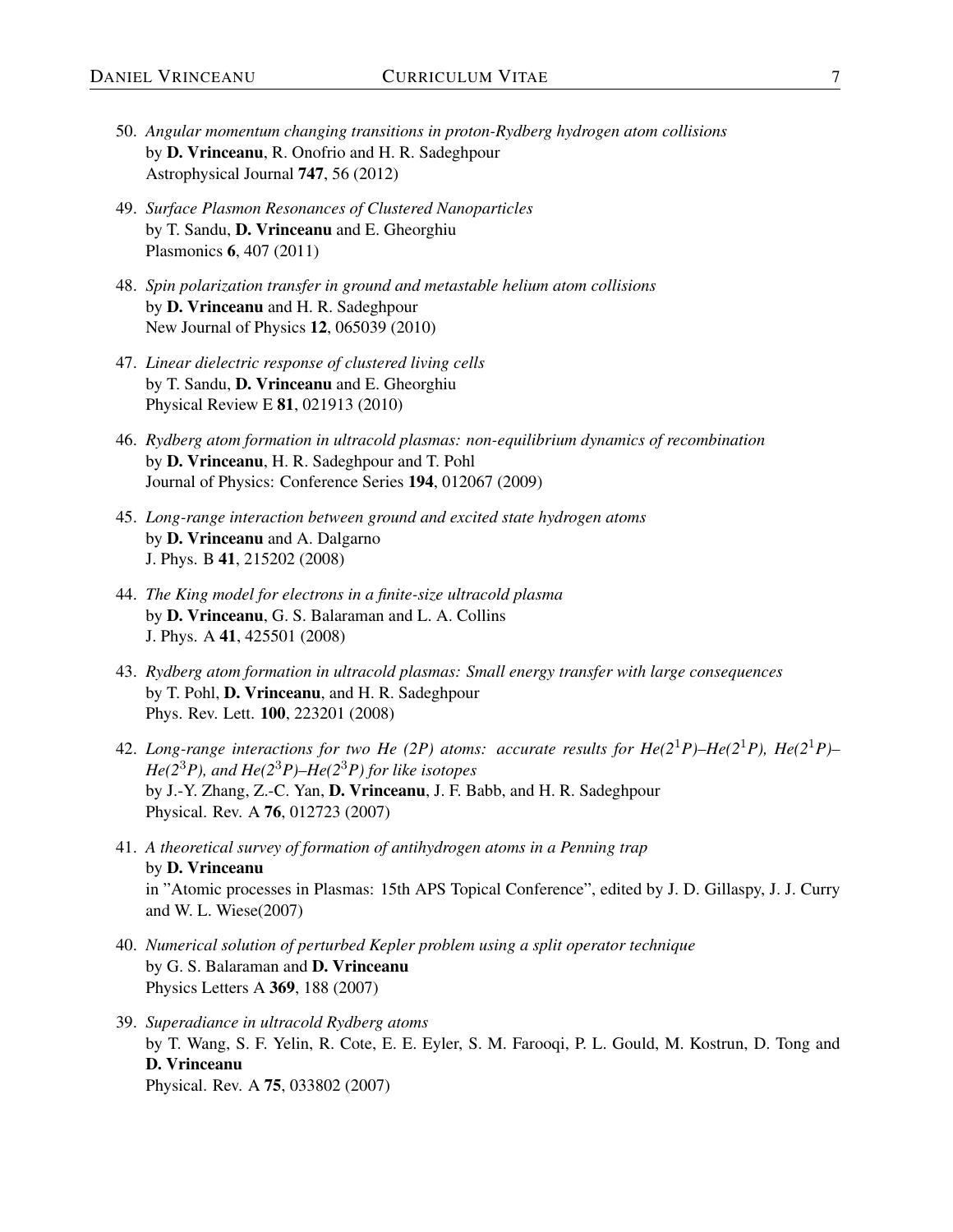- 38. *Long-range interactions for He(nS) He(n'S) and He(nS) He(n'P)* by J.-Y. Zhang, Z.-C. Yan, D. Vrinceanu, J. F. Babb, and H. R. Sadeghpour Physical. Rev. A 74, 014704 (2006)
- 37. *Equivalent multipole operators for degenerate Rydberg states* by V. N. Ostrovsky, D. Vrinceanu and M. R. Flannery Physical. Rev. A 74, 022720 (2006)
- 36. *Long-range interactions between a He(2*3*S) and a He(2*3*P) atom for like isotopes* by J.-Y. Zhang, Z.-C. Yan, D. Vrinceanu, H. R. Sadeghpour and J. F. Babb Physical. Rev. A 73, 022710 (2006)
- 35. *Computational techniques for probing matter at extreme conditions* by S. Hu, D. Vrinceanu, L. Collins, B. Schneider Lecture Series on Computer and Computational Sciences 4A-4B, 1118 (2005)
- 34. *Formation of anti-hydrogen atoms and ions in a strongly magnetized plasma: A Molecular Dynamics Simulation* by D. Vrinceanu, S. X. Hu, S. Mazevet and L. A. Collins Physical. Rev. A 74, 042503 (2005)
- 33. *Molecular dynamics simulations of cold antihydrogen formation in strongly magnetized plasmas* by S. X. Hu, D. Vrinceanu, S. Mazevet and L. A. Collins Phys. Rev. Lett. 95, 163402 (2005)
- 32. *Electron impact ionization of Rydberg atoms* by D. Vrinceanu Physical. Rev. A 72, 022722 (2005)
- 31. *Anisotropic van der Waals coefficients for He(1*1*S) He(2*3*P)* by J. Y. Zhang, Z. C. Yan, D. Vrinceanu and H. R. Sadeghpour Physical. Rev. A 71, 032712 (2005)
- 30. *Long-range interaction between polar Rydberg atoms* by V. N. Ostrovsky, M. R. Flannery, D. Vrinceanu and N. V. Prudov J. Phys. B 38, S279 (2005)
- 29. *Electron-impact broadening of Sr*<sup>+</sup> *lines in ultracold neutral plasmas* by D. Vrinceanu, H. R. Sadeghpour and K. Bartschat J. Phys. B 37, L371 (2004)
- 28. *Strongly magnetized antihydrogen and its field ionization* by D. Vrinceanu, B. E. Granger, R. Parrott, H. R. Sadeghpour, L. Cederbaum, A. Mody, J. Tan and G. Gabrielse Phys. Rev. Lett. 92, 133402 (2004)
- 27. *Pressure Broadening and Shift of He(2*3*P*2, 1, 0*) He(2*3*S) lines* by D. Vrinceanu, S. Kotochigova and H. R. Sadeghpour Physical. Rev. A 69, 022714 (2004)
- 26. *The variable phase method used to calculate and correct scattering lengths* by H. Ouerdane, M. J. Jamieson, D. Vrinceanu and M. J. Cavagnero J. Phys. B 36, 4055 (2003)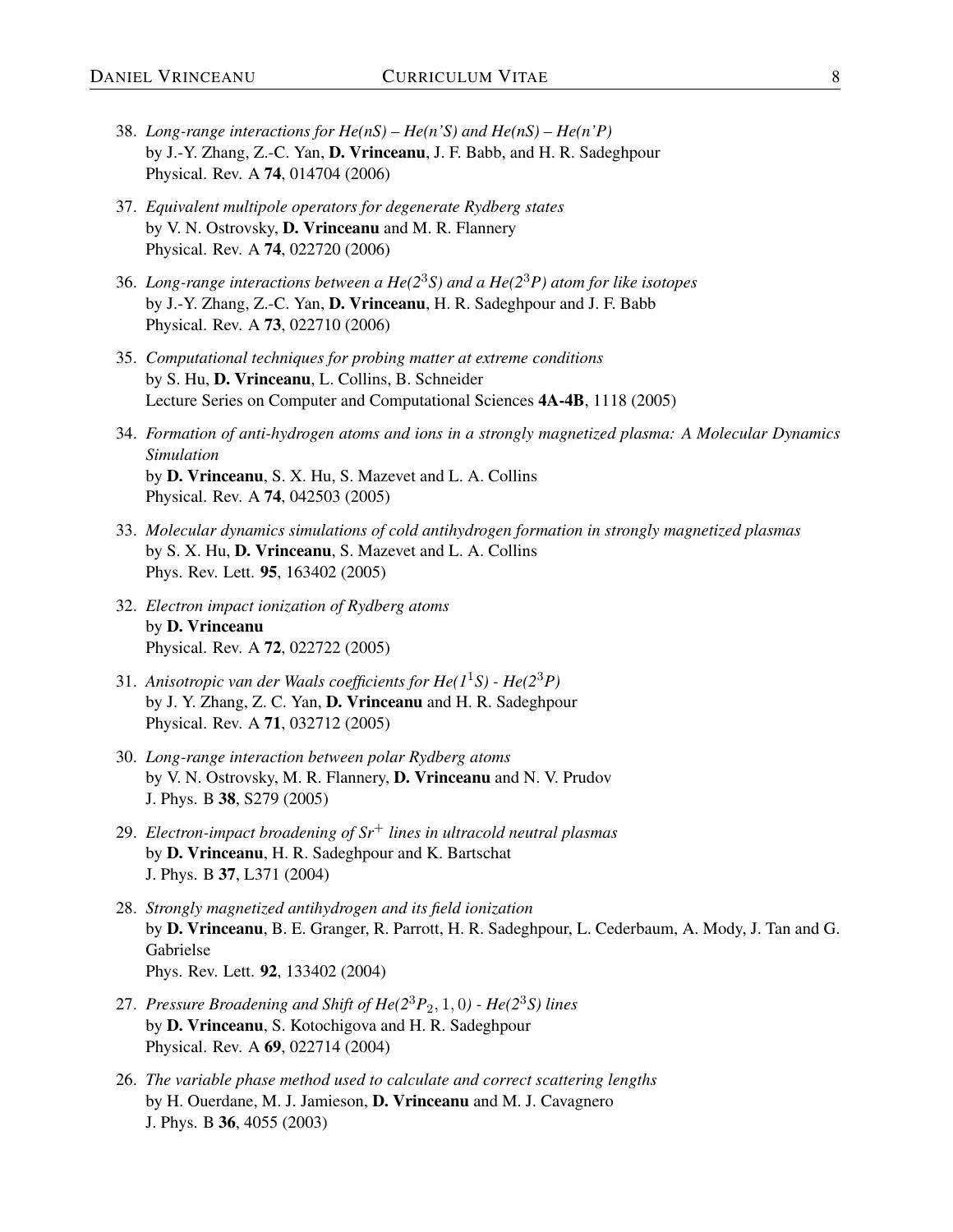- 25. *Quantal and Classical Radiative Cascade in Rydberg Plasmas* by M. R. Flannery and D. Vrinceanu Physical. Rev. A 68, 030502(R) (2003)
- 24. *Stark mixing in Rydberg atoms by ultralow energy collisions with ions* by M. R. Flannery and D. Vrinceanu International Journal of Mass Spectroscopy 223, 473 (2003)
- 23. *Stark Mixing in Dissociative Recombination* by M. R. Flannery and D. Vrinceanu in "Dissociative recombination: theory, experiment, and applications", edited by S. Guberman(2002)
- 22. *He(1*1*S) He(2*3*S) collision and radiative transition at low temperatures* by D. Vrinceanu and H. R. Sadeghpour Physical. Rev. A 65, 062712 (2002)
- 21. *Classical and Quantal atomic Form Factors for (nlm*  $\rightarrow$  *n'l'm) transitions* by M. R. Flannery and D. Vrinceanu Physical. Rev. A 65, 022703 (2002)
- 20. *Exchange Forces in Dispersion Relations Investigated Using Circuit Relations* by D. Vrinceanu, A. Z. Msezane, D. Bessis and A. Temkin Phys. Rev. Lett. 86, 3256 (2001)
- 19. *Exact Quantal Collisional Stark Mixing probabilities* by D. Vrinceanu and M. R. Flannery J. Phys. B 34, L1 (2001)
- 18. *Classical and Quantal Stark Mixing at ultralow collision energies* by D. Vrinceanu and M. R. Flannery Physical. Rev. A 63, 032701 (2001)
- 17. *Quantal Stark Mixing at ultralow collision energies* by D. Vrinceanu and M. R. Flannery J. Phys. B 33, L721 (2000)
- 16. *Calculation of Regge Pole trajectories for singular potentials: an analytic approach* by D. Bessis, D. Vrinceanu, Z. Felfli and A. Z. Msezane in "Proceedings of the First International Workshop on "Contemporary Problems in Mathematical Physics", Cotonou, Republic of Benin, 31 October - 5 November 1999", edited by J. Govaerts, M. N. Hounkonnou and W. A. Lester, Jr.(2000)
- 15. *Classical Stark Mixing at ultralow collision energies* by D. Vrinceanu and M. R. Flannery Phys. Rev. Lett. 85, 4880 (2000)
- 14. *Pade reconstruction of Regge poles from scattering matrix data for chemical reactions* by D. Vrinceanu, A. Z. Msezane, D. Bessis, J. N. L. Connor and D. Sokolovski Chem. Phys. Lett. 324, 311 (2000)
- 13. *Quantal-classical correspondence impulse theory* by M. R. Flannery and D. Vrinceanu Phys. Rev. Lett. 85, 1 (2000)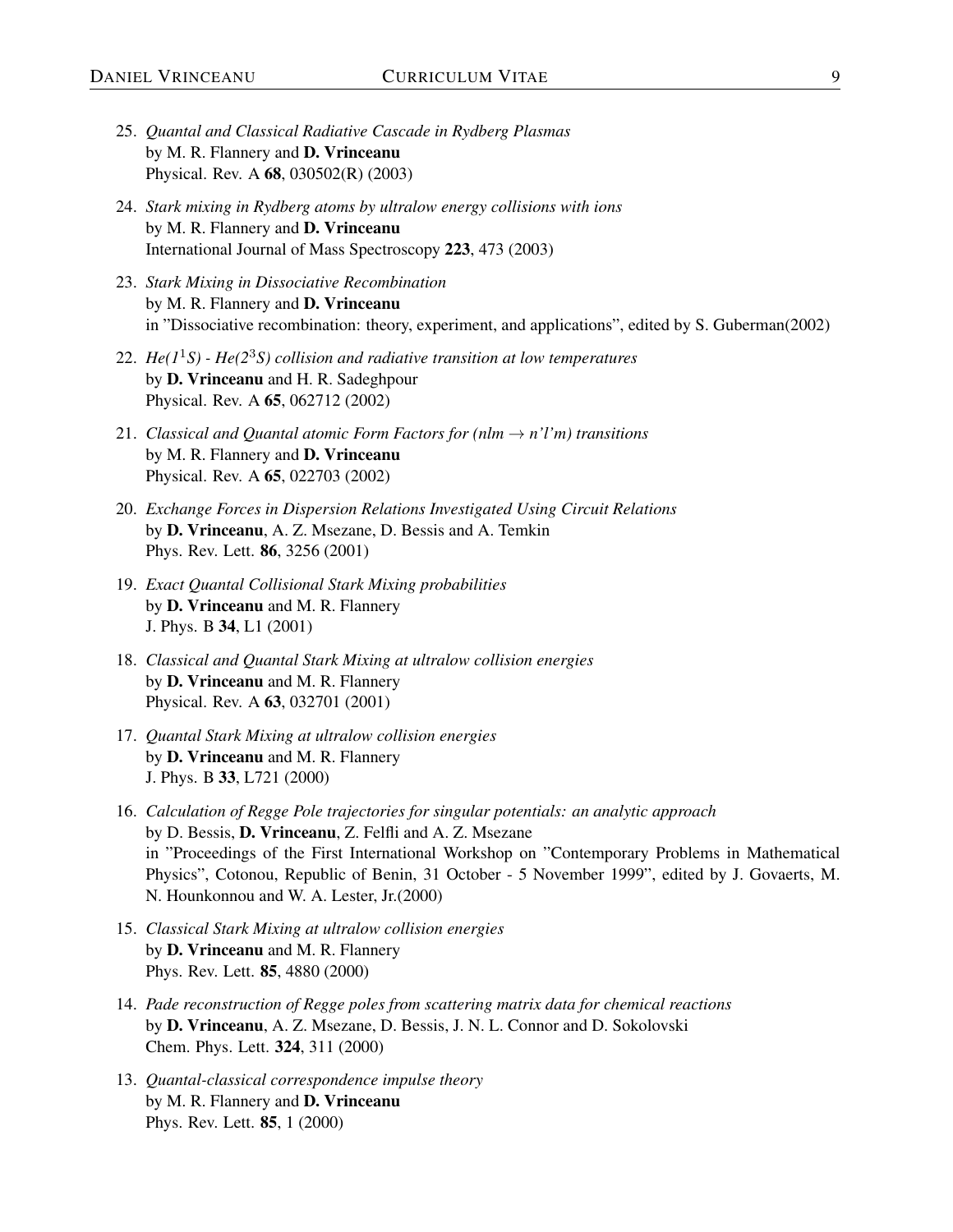- 12. *Analytical accurate Regge trajectories calculation for singular potentials* by D. Vrinceanu, A. Z. Msezane and D. Bessis Physical. Rev. A 62, 022719 (2000)
- 11. *Recombination at ultra Cold Energies* by M. R. Flannery and D. Vrinceanu in "Dissociative recombination: theory, experiment, and applications: proceedings of the fourth international conference: Stockholm archipelago, Sweden, 16-20 June 1999", edited by M. Larsson, J. Brain, A. Mitchell and I. F. Schneider(1999)
- 10. A new expansion in  $\hbar$ : accurate calculations of Regge trajectories for singular potentials by D. Vrinceanu, A. Z. Msezane and D. Bessis Chem. Phys. Lett. 311, 395 (1999)
- 9. *Classical and quantal atomic form factors for arbitrary transitions* by D. Vrinceanu and M. R. Flannery Physical. Rev. A 60, 1053 (1999)
- 8. *The classical atomic form factor* by D. Vrinceanu and M. R. Flannery Phys. Rev. Lett. 82, 3412 (1999)
- 7. *Radiative transitions and van der Waals coefficient for francium* by M. Marinescu, D. Vrinceanu and H. R. Sadeghpour Physical. Rev. A 58, R4259 (1998)
- 6. *Recombination at ultra-low Energies* by M. R. Flannery and D. Vrinceanu in "Atomic processes in Plasmas: 11th APS Topical Conference", edited by E. Oks and M. S. Pindzola(1998)
- 5. *Electron wave filters from inverse scattering theory* by D. Bessis, G. Mantica, G. A. Mezincescu and D. Vrinceanu Europhysics Lett. 37, 151 (1997)
- 4. *Lie symmetry group for 1+1 dimensional ultrarelativistic fluid dynamics* by C. Alexa and D. Vrinceanu Romanian Journal of Physics 41, 207 (1996)
- 3. *Shape effects on the dielectric behaviour of arbitrarily shaped particles with particular reference to biological cells* by D. Vrinceanu and E. Gheorghiu Bioelectrochemistry and Bioenergetics 40, 167 (1996)
- 2. *Q-Creation and Annihilation Tensors for the Two Parameters Deformation of U(su(2))* by R. W. Wehrhahn and D. Vrinceanu DESY preprint 93-042, no page (1993)
- 1. A q-tensorial approach to q-oscillators in  $U_q(su(2))$ by D. Vrinceanu, M. Stroila and A. Ludu J. Phys. A 26, L629 (1993)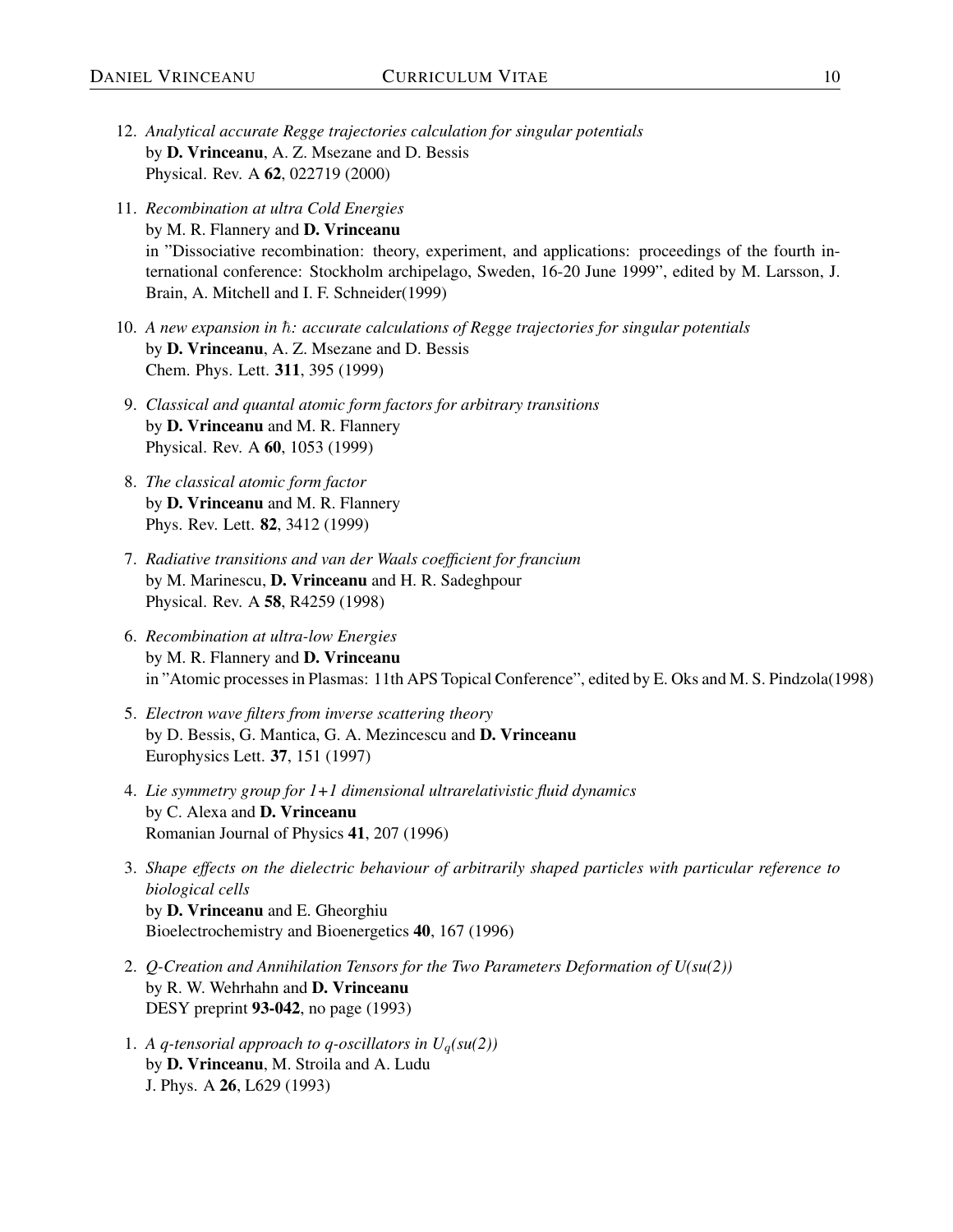- $\Diamond$  High Energy Density Science Division Talk, Lawrence-Livermore National Laboratory, November 2016
- $\circ$  Department of Physics and Astronomy, Trinity University, San Antonio, TX, October 2014
- Department of Physics and Astronomy, University of Kentucky, March 2014
- $\Diamond$  Division of Atomic, Molecular and Optical Physics (DAMOP/APS) Meeting, Quebec City, Canada, June 2013
- $\Diamond$  Department of Physics Colloquium, Indiana University-Purdue University Indianapolis, March 2013
- $\diamond$  Conference "Diaspora in Higher Education and Scientific Research of Romania", Bucharest, Romania, September 2012
- $\diamond$  University of Rome, Rome, Italy, January 2012
- $\Diamond$  Army Research Lab Seminar, Adelphi, MD, May 2011
- $\circ$  Gravitational Wave Astronomy Seminar, University of Texas at Brownsville, February 2011
- Workshop on Ultracold Rydberg Physics, Recife, Brasil, November 2010
- $\Diamond$  Science and Engineering Festival, Austin, TX, October 2010
- International Conference on Photonic, Electronic and Atomic Collisions (ICPEAC), Kalamazoo, MI, July 2009
- Department of Physics Seminar, Texas Southern University, April 2009
- Research Week, Texas Southern University, April 2009
- $\Diamond$  Physics Department Colloquium, Missouri Science and Technology University, February 2008
- $\Diamond$  International Conference on Atomic Processes in Plasmas (APiP), Gaithersburg, MD, March 2007
- Atomic and Molecular Group Seminar, RIKEN, Tokyo, Japan, December 2006
- Collisional Processes in X-Ray Emission and Antimatter Physics, Tokyo Metropolitan University, Tokyo, Japan, April 2006
- $\Diamond$  Cold and Ultra Cold Plasma and Rydberg Physics, ITAMP, Cambridge, Massachusetts, September 2005
- $\Diamond$  International Conference on Photonic, Electronic and Atomic Collisions (ICPEAC), Rosario, Argentina, July 2005
- Theory of Ultracold Molecules, Telluride, Colorado, July 2005
- $\diamond$  School of Physics Colloquium, Georgia Institute of Technology, February 2005
- $\diamond$  Quantum Lunch Seminar, Theoretical Division, Los Alamos National Laboratory, November 2004
- $\diamond$  Physics Department Seminar, University of Kentucky, January 2004
- Gaseous Electronics Conference (GEC/APS), San Francisco, October 2003
- Physics Seminar Series, University of Connecticut, October 2002
- $\Diamond$  Division of Atomic, Molecular and Optical Physics (DAMOP/APS) Meeting, College of William and Mary, Williamsburg, Virginia, May 2002
- $\Diamond$  Center for Ultracold Atoms (CUA) Colloquium, Massachusetts Institute of Technology, February 2002
- $\Diamond$  Harvard ITAMP joint seminar, Cambridge, Massachusetts, October 2001
- $\diamond$  School of Physics Colloquium, Georgia Institute of Technology, November 2000
- $\diamond$  Conference "Dynamic Systems and Applications", Atlanta, Georgia, May 1999
- $\Diamond$  Centre de Physique Theorique (CPT), University of Marseille, France, September 1996
- $\diamond$  Workshop "Two dimensional Quantum Field Theory", Vienna, Austria, March 1993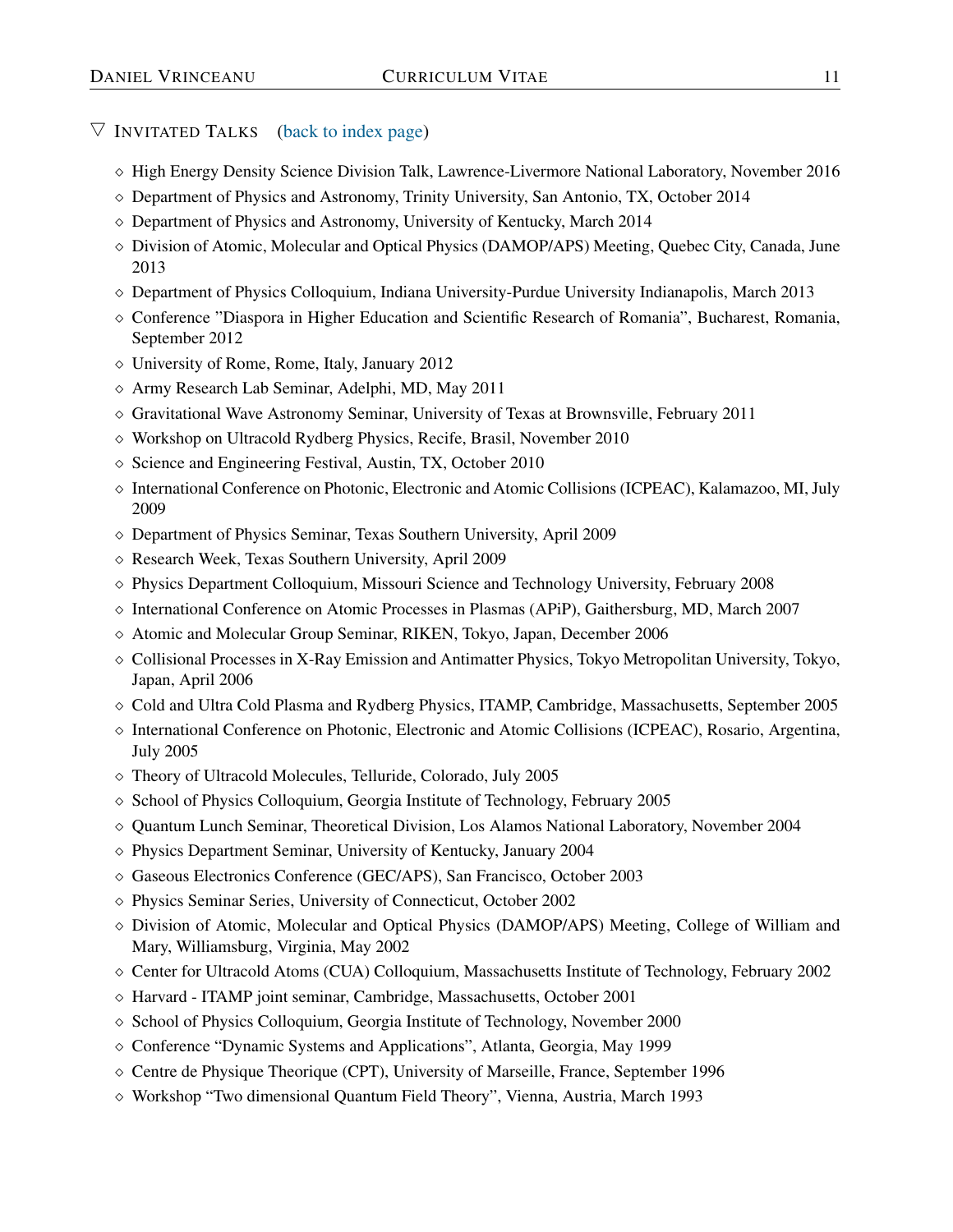- <span id="page-11-0"></span> $\diamond$  American Astronomical Society Meeting - oral contributions, Washington, DC (January 2018)
- Damop Meeting oral contributions, Sacramento, CA (June 2017)
- $\diamond$  Damop Meeting oral contributions, Providence, Rhode Island (May 2016)
- $\Diamond$  National Technical Association oral contributions, Texas Southern University, TX (November 2015)
- DAMOP Meeting contributed talks, Columbus, OH (June 2015)
- HBCU-UP/CREST PI/PD Meeting two posters, Whashington, DC (Feb 2015)
- $\Diamond$  Texas Academy of Science Meeting contributed talks, San Antonio, TX (March 2015)
- $\diamond$  DAMOP Meeting contributed talks, Madison, WI (June 2014)
- $\Diamond$  Joint Fall Meeting of the Texas Sections of the APS, AAPT, and SPS two contributed talks, Brownsville, TX (October 2013)
- DAMOP Meeting contributed talk, Annaheim, CA (June 2012)
- $\Diamond$  Joint Fall 2009 Meeting of the Texas Sections of the APS, AAPT, and SPS contributed talk, Commerce, TX (October 2011)
- DAMOP meeting poster, Atlanta, GA (May 2011)
- Hydrogen Cosmology Workshop poster, ITAMP Harvard Smithsonian Center for Astrophysics (May 2011)
- $\Diamond$  DAMOP meeting poster, Houston, Texas (May 2010)
- $\Diamond$  LIGO-Virgo Gravitational Waves meeting N/A, MIT, Boston, Massachusetts (December 2009)
- $\Diamond$  Joint Fall 2009 Meeting of the Texas Sections of the APS, AAPT, and SPS two contributed talks, Texas State University, San Marcos, Texas (September 2009)
- $\Diamond$  Workshop "Cold and Ultracold Plasma and Rydberg Physics II" poster, ITAMP Harvard Smithsonian Center for Astrophysics (September 2009)
- DAMOP Meeting poster, University of Virginia, Charlottesville, Virginia (May 2009)
- International Workshop on Non-Neutral Plasmas poster, Columbia University, New York (June 2008)
- $\Diamond$  DAMOP Meeting 1 poster, 1 contributed talk, Penn State, State College, Pennsylvania (May 2008)
- DAMOP Meeting poster, Calgary, Alberta, Canada (June 2007)
- DAMOP Meeting 2 posters, Knoxville, Tennessee (May 2006)
- $\Diamond$  DAMOP Meeting 2 posters, 1 contributed talk, Lincoln, Nebraska (May 2005)
- DAMOP Meeting 3 posters, 1 contributed talk, Tucson, Arizona (May 2004)
- $\Diamond$  ICPEAC 3 posters, Stockholm University, Sweeden (July 2003)
- DAMOP Meeting 4 posters, U of Colorado, Bolder, Colorado (May 2003)
- $\Diamond$  International Conference on Atomic Physics (ICAP) 2002 2 posters, MIT, Boston, Massachusetts (July 2002)
- $\Diamond$  DAMOP Meeting 2 posters, College of William and Mary, Williamsburg, Virginia (May 2002)
- $\circ$  ICPEAC 2 posters, Santa Fe, New Mexico (July 2001)
- DAMOP Meeting 3 posters, London, Ontario (May 2001)
- $\Diamond$  DAMOP Meeting poster, University of Connecticut, Connecticut (June 2000)
- $\Diamond$  Gordon Research Conference, "Dynamics of Simple Systems in Chemistry and Physics" poster, Salve Regina University, Newport, Rhode Island (July 1999)
- APS Centennial Meeting 3 posters, Atlanta, Georgia (March 1999)